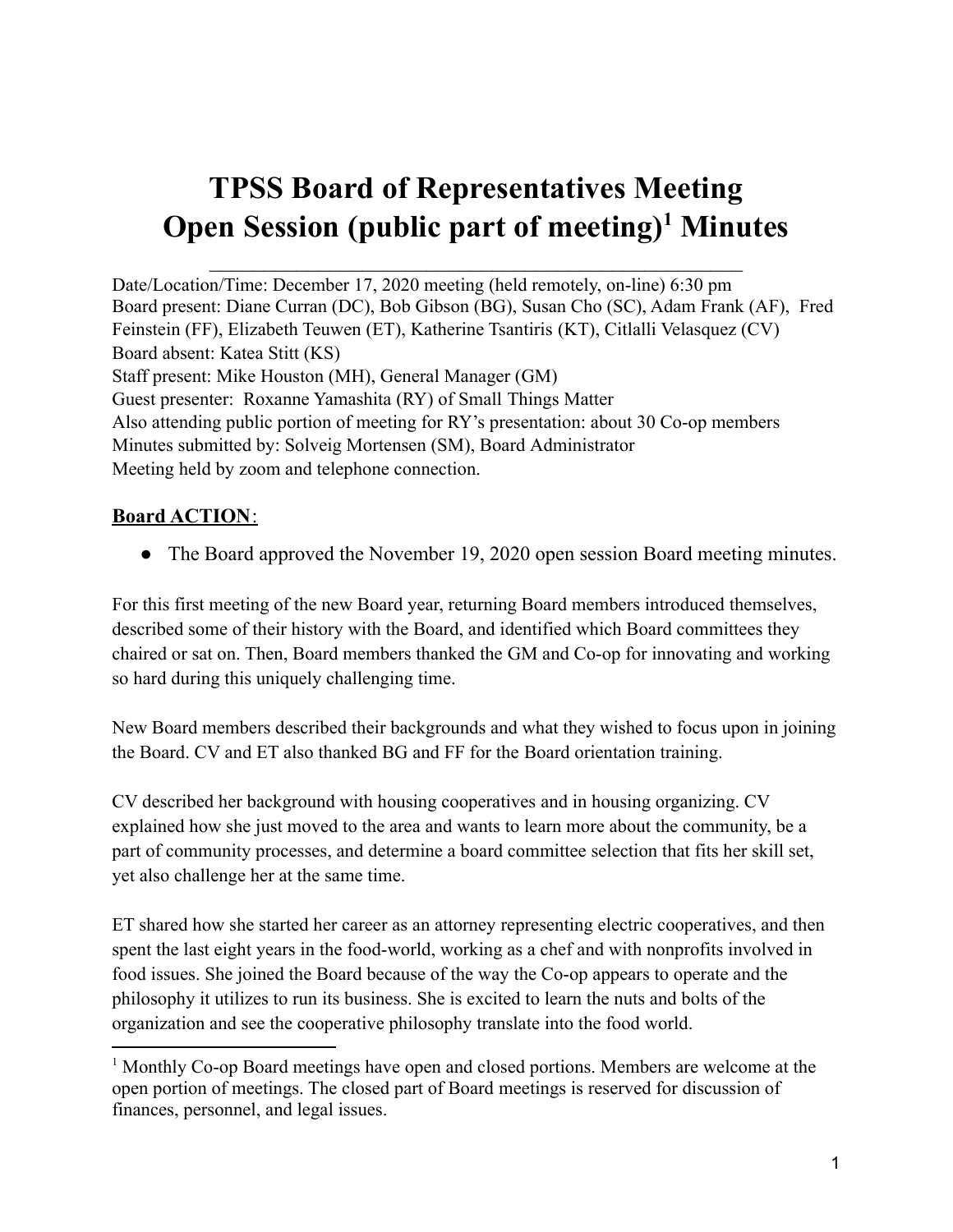## **Open Member Forum:**

*Question: What is the status of the Junction?*

FF summarized how Neighborhood Development Company's (NDC) most recent development plan submission (November 2020) is now before various County agencies and the State Highway Administration (SHA) for review. FF noted that the project has been undergoing the regulatory review process for a little over two years and that various groups, such as historical societies, will also weigh in on facets of the plan. FF shared how the Co-op has heard that there may be some findings in February (2021), but that it will likely be several months before the involved agencies will give definitive responses about the plan.

MH summarized how once all the regulatory agencies complete their review, the plan will go to the City for review, the Council will vote, and then, the plan will return to the County's Planning Board for final approval.

*Question: What is your sense on whether the regulatory body that looks at the involved traf ic issues will pass [the most recent] plan through?*

FF replied that it is difficult to know for certain and noted that the County's transportation department raised concerns about the plans, for instance re: the lay-by and stormwater runoff.

In response to a request for her input, Co-op member Sue Katz-Miller (SKM) commented that it may seem like the process is nearly at a stand-still, but there is a good deal happening. SKM shared how with submitting a total of 50 new documents, NDC sent in multiple sets of plans. SKM elaborated that City and County staff are actively reviewing the plans, but it is still unclear if they will pass them.

# *Question: The bottom line question: Is it still worth going to the City about the development? After all, considering the changes resulting from the pandemic?*

The Board recounted how a couple of years ago, the Co-op entered into meditation with NDC and negotiated to be able to use the planned layby and lease the Lot; in turn, the Co-op agreed to remain publicly neutral on the development project.

SKM stated that as someone who is not on the Board or employed by the Co-op, she would say there is no reason not to continue to demand that the City fulfill their own resolution of ensuring that the Co-op has reasonable accommodations to function. SKM noted that it is not clear from NDC's current plan that that assurance has been provided; questions remain about the safety of the lay-by and egress, as presented.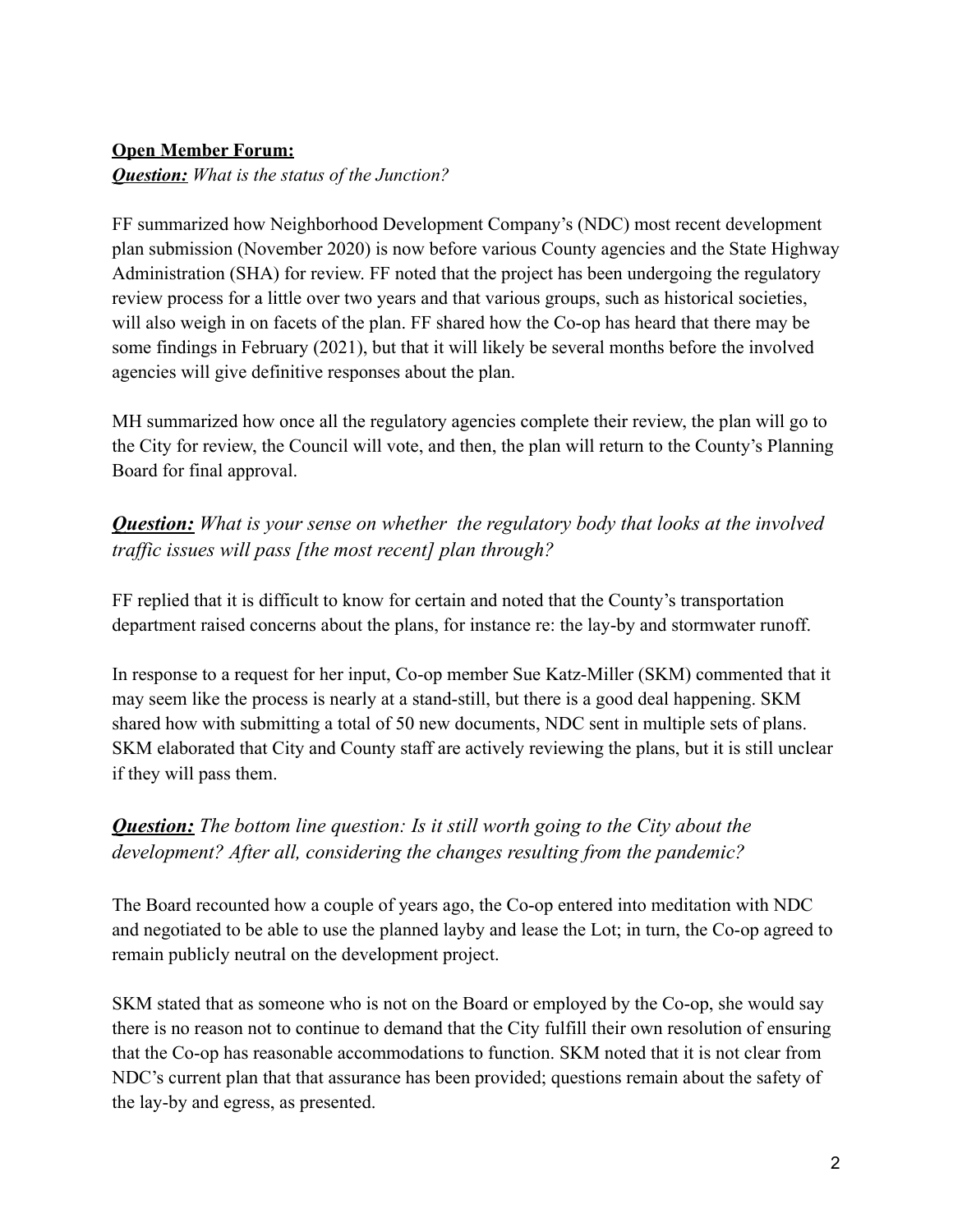SKM observed that some of the involved government agencies will be scrutinizing the plan in regards to the lay-by, but they will not be scrutinizing the project's economic implications or its effects on racial equity and small businesses for people of color. For instance, SKM asked if it were wise to be building upscale retail in a post-pandemic economy and wondered if people could schedule a meeting about this plan's economic impacts.She finds it frustrating that the Co-op cannot speak on these issues.

**GM Report:** MH relayed that the Thanksgiving Holiday went well: the Co-op was able to serve more customers the week of Thanksgiving then he had anticipated and the Co-op's ordering was efficient, with little in left-over holiday products. MH reported that with its being the end of the year, an inventory will be taken at the Co-op. MH also shared that the Co-op is still hoping to roll out the new, upgraded online ordering system on January 1st; however, they want to ensure that the system is operating very smoothly before unveiling it to the public.

#### **Board Business:**

Board Committees: Committee selection and sign-up for 2021: DC explained that for this meeting, she would like the committee Chairs to describe the various Board committees for consideration and for Board members to choose their committee assignment on another occasion.

DC identified the primary Board committees and noted that there are also Board Committees which meet less routinely: the Personnel Committee, the Junction Committee, and the Board Development Committee. DC emphasized that the Board's most important fiduciary responsibilities are for personnel and finances. Board carries out responsibility by supervising MH, who in turn is responsible for staff supervision and management of Co-op finances. DC stated that the Board's fiduciary responsibility is shared by all members of the Board.

*Finance and Audit Committee (FAC):* AF shared how the FAC meets monthly with the GM and the Co-op's Finance Manager to review the financial statements and gain a sense of the Co-op's financial status. AF explained that the Committee is usually observing an accounting of the Co-op's finances from a couple of months prior, because it takes time to gather all the finalized data for the statements. AF further shared that while the Committee ensures that the statements are finalized, they also ask the GM for a more current update on the Co-op's financial picture. AF also stated that the FAC completes monthly minutes for reporting to the Board and makes an annual recommendation to the Board for the Co-op to undergo a full audit or a review. BG commented that being a FAC member gives you not only the arc of the economic health of the Co-op, but also that of other co-ops around the country.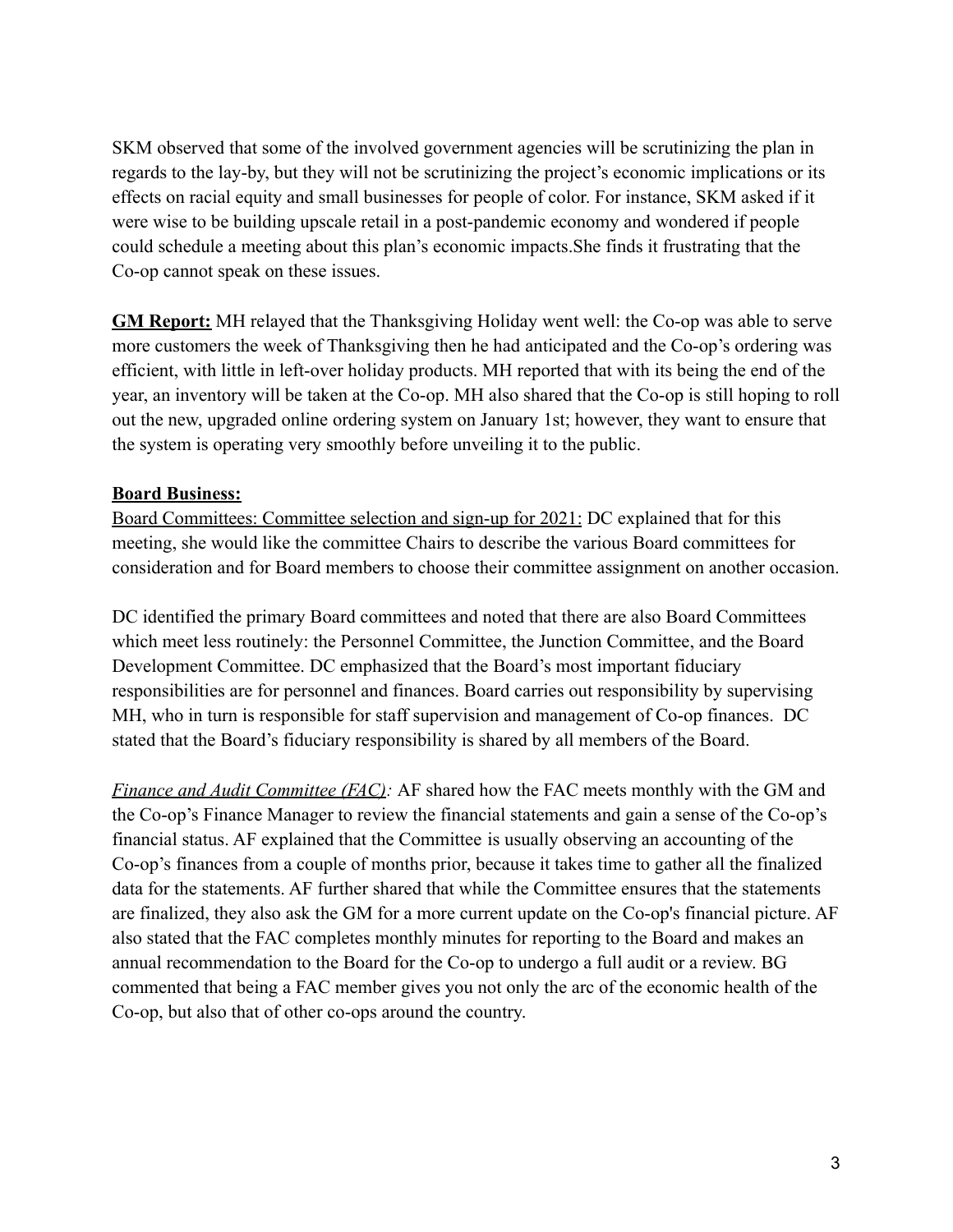DC stated that in order to carry out the Board's fiduciary responsibility for Co-op's financial well-being, Board members must review Co-op management's statements with enough competence to be able to verify that the business is remaining fiscally sound.

## *Question: Regarding the FAC, are there decisions that happen at the level of the Committee?*

AF reiterated how the FAC's role is to verify and review and if concerns arise, to bring those issues to the Board for the full Board to decide on how to proceed. FF further noted that all the Board committees bring most issues with a decision to the full Board for consideration.

*Membership and Community Affairs Committee (MCAC):* FF relayed that the MCAC mainly focuses on how the Board will work in conjunction with the Co-op to communicate and engage with the membership and encourage membership participation. FF shared that the MCAC is responsible for planning and organizing the two yearly Membership/Member-owners meetings, which are stipulated in the Co-op's bylaws.

FF reflected on how, over the last couple of years, the MCAC increasingly explored different avenues for membership participation; and, the Thursday nights at the Co-op events were launched and continued until the pandemic slowed them down. FF continued that more recently, the MCAC has been considering providing presentations and is excited about the presentation that will occur in this meeting. FF noted how the MCAC works closely with the GM and Co-op staff and how a lot of the membership engagement work falls to them. SC highlighted how the MCAC is a unique committee, in that Co-op members can participate as committee members.

*Junction Committee:* FF stated that this is more of an ad-hoc committee that meets when needed, but that its the committee that follows the proceedings with the Junction development project.

*Policy Committee (PC):* SC explained how the Co-op maintains a policy register, which holds the policies that delineate how the Board wants to monitor the general manager and itself and the outcomes that each are producing. SC elaborated how each month the PC reviews specific policies from the policy register to see if the Board and GM are in compliance with them, makes a determination, and brings that information and feedback to the full Board. SC noted that in this process the PC is simultaneously, checking if a policy is still relevant and useful.

*Nominations Committee (NC):* BG summarized that this is the Committee that works to encourage community members to run for the Board and supports the Co-op in holding the annual Board election. BG shared how a lot of the NC's work occurs in the six months leading up to the election cycle; he noted how currently, the NC is doing follow-up work on streamlining the election process.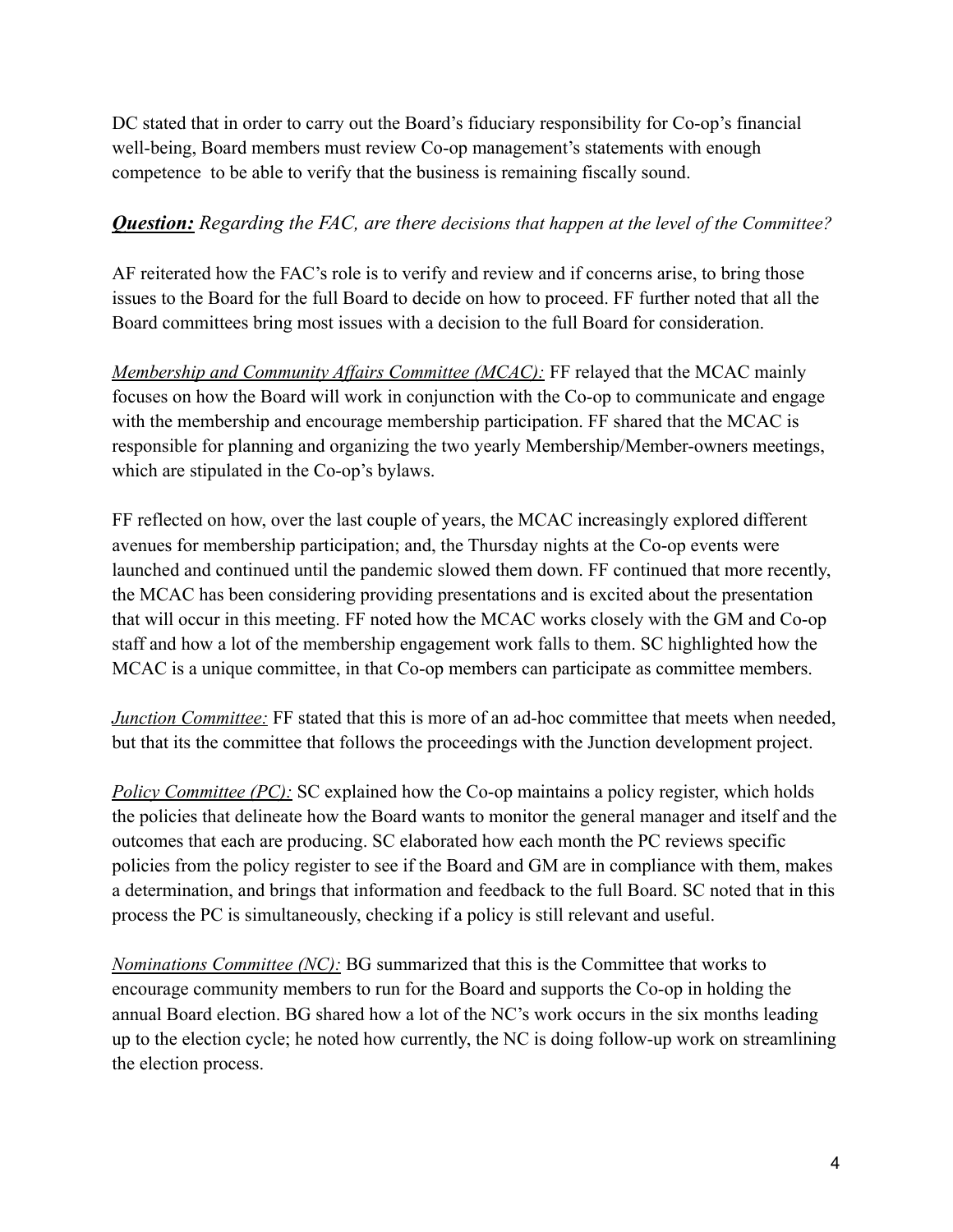Retreat Planning Status: BG reported for the Board Retreat Planning Committee on the status of retreat planning. The retreat is scheduled for the evening of January 28 and all day January 30. BG shared that the majority of the retreat's agenda has been assembled by the committee and the Board's Columinate consultant, Jade Barker. Both gatherings will be held remotely, in light of the Covid-19 pandemic. The retreat will focus on planning a diversity, equity, and inclusion training and strategic planning for 2021.

DC recounted how the Board had a wonderful resource in the former Columinate consultant, Martha Whitman, who knew the Co-op really well and is retiring at the end of December. DC shared that the Board now has Jade, who has a wealth of experience as a professional facilitator. DC asked Board members to review Columinate's training schedule and inform her of which training/s they plan to attend.

**Roxanne Yamashita (RY), of Small Things Matter (STM)**: RY thanked the Co-op for inviting her to present and stressed the impact the pandemic has had on food security. RY shared how the Montgomery County government released a statement re: the 50% increase in food assistance needs within the County, as the pandemic's effects set in. RY confirmed that STM has seen a huge increase in people seeking food distribution.

RY gave the background of STM. It is a charitable nonprofit, started a few years ago by her daughter and began with helping 300 families. At the onset, STM received a mix of monthly produce and items from the grocer, Wegmans and then also the food provider, Imperfect Foods.

RY explained that now, during the time of the COVID-19 pandemic, STM has rapidly expanded its program and is serving even more families, two to three times a month. RY reflected on how with help from her family, the Co-op, other organizations, and grants, STM has been able to meet the acutely increased need, so far.

RY recounted how STM added an additional packing site in the Co-op's small parking lot thanks to an offer from STM volunteer Leandra Nicola, the Co-op's Community Engagement Manager. In addition, the Co-op provides STM with freezer and pantry space, contributions of eggs, register rounds-ups, and USDA produce boxes.

RY described additional community programs that STM works with and/or receives support from. RY reflected that they felt lucky to be a part of the rice and beans program started by Montgomery County, which offers pre-packaged rice and beans for distribution. Student support has also been very helpful to them; RY described how students will make up to 500 casseroles for distribution. RY summarized how, in conjunction with their long-standing relationships with Wegmans and Imperfect Foods, much of their recent work has been made possible with the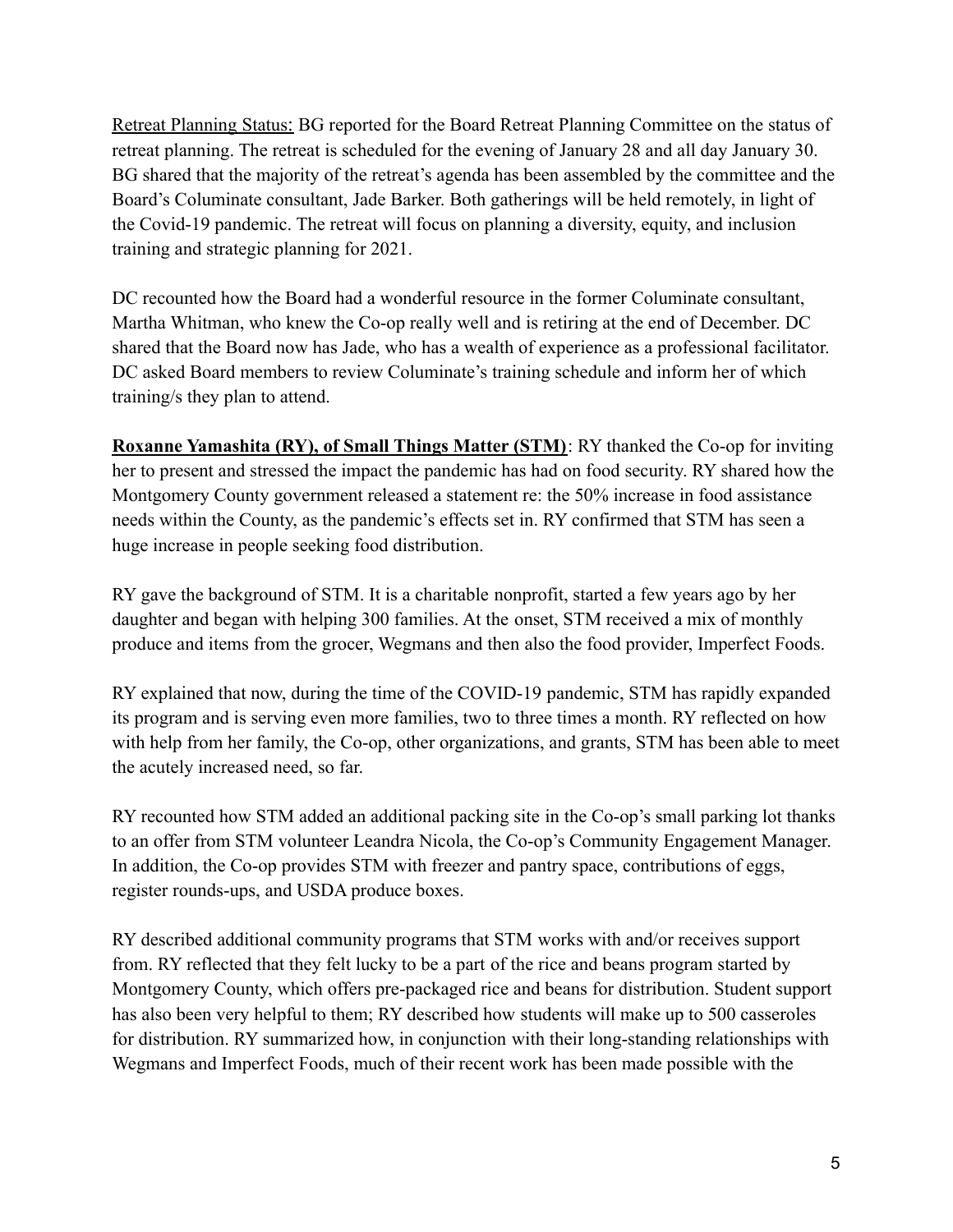support of a number of organizations, including TPSS Co-op, the Takoma Park Presbyterian Church, and the 9:30 Club.

RY shared how, using on site coordinators, STM distributes to a number of apartment residences in the County, and takes leftovers to Casa Ruby. Casa Ruby has supported STM by purchasing freezers, and Imperfect Foods has provided STM with warehouse space. Giving away about \$5K in pantry items, STM also does pantry distributions, which include typical pantry items but also culturally relevant foods. Manna Foods and the Department of Health and Human Services (DHHS) have provided some pantry items. STM also collaborated with Silver Spring Cares, and together distributed food in a no-contact manner.

STM wants to build a sense of community where people do not feel stigmatized. RY shared that one of their success stories was of food recipients providing STM food they had grown themselves. RY stated that she likes watching the teams work together and model kindness.

STM is currently holding its Winterfest fundraising auction. RY relayed that STM did not start with a lot of money, runs on a shoestring budget, and constantly tries to write grants to increase their program. When the pandemic hit, STM offered to be a distribution partner for hot meals, which they, then, did until the funding ran low. RY shared that when STM did not receive the 4th round of USDA funding for the produce boxes, they lost about 50% of the food they had to provide. Now, RY stated, STM receives bulk produce from the County, but it is divided amongst 150 apartment units. RY also noted that the rice and beans program ended after November, so STM is trying to make up the loss by utilizing pantry items, Montgomery County foods, and fundraising. RY recognized that STM has received quite a bit in food and financial donations.

**Question** (DC): *What is the most effective way for the Co-op to help Small Things Matter?* **RY:** Financial donations are always helpful for purchasing bulk food for distribution, because there is flux in the food supplied; so, sometimes STM will need to purchase it. Money is the easiest to work with, but if people want to offer food because it will be thrown out, we can use it. *(Donate through Small Things Matter's website, paypal, venmo)*

**Question** (DC): *How would you advise us as citizens to deal with the hunger crisis in the City?* **RY:** Maybe being connected to your neighbors and understanding the hunger out there. She feels fortunate because she can telecommute, but people do not realize that there are people who do not have food right now. One of the things she likes about the Co-op is it allows people to participate and meet that need for food in a more meaningful way.

**Question** (DC): *It sounded as if you may need drivers right now.(?)* **RY:** STM is pretty stable with drivers at the moment. She appreciates the practices MH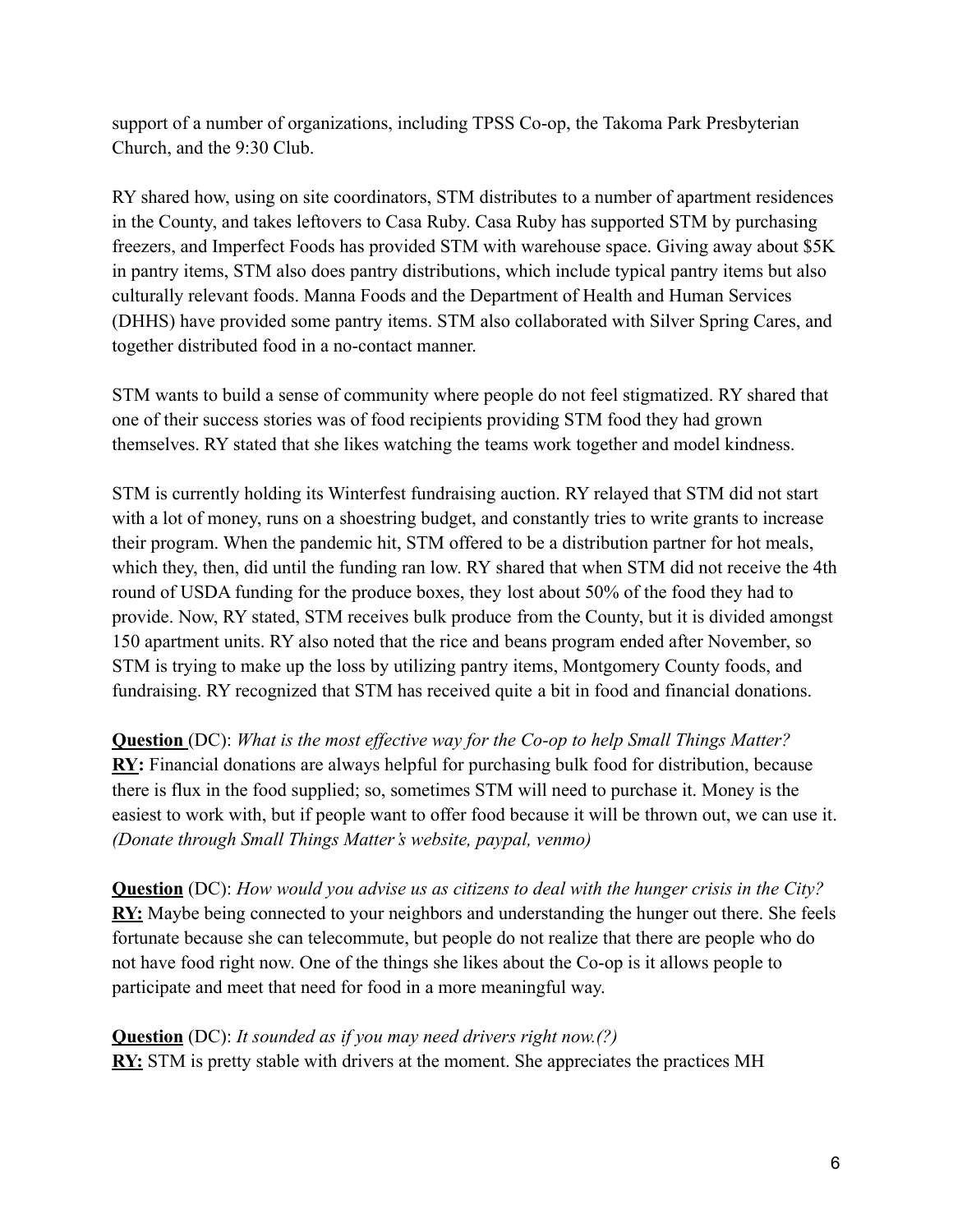implemented at the Co-op. RY shared the steps STM workers/volunteers take to be safe: working in the open air, not adding many people to their teams, and using masks, gloves, and sanitizer.

## **Question** (FF): *Could you talk a little about the need in the community and how that has changed and other organizations and other efforts.*

**RY:** There are a number of food security focused groups in Takoma Park right now, including the Food People, the group Ken Flemmer is spear-heading, and other nonprofits. The need is great. People are showing up early and waiting for hours, and the lines at the distribution sites are long. She tries to break the distribution into time slots, so there is less congregation.

**Question/Comment:** *I am on the Board of a large community garden and looking for a way to organize gardners to donate surplus produce. Would STM like to be a recipient?* **RY:** Yes! Families enjoy the fresh produce. Sometimes, we have two packing teams for it.

**Question/Comment** (Lisa): *Loves everything you do, enjoys volunteering with you, and sees the job STM and that you (RY) and your husband do. She worries about burn out and wants to make sure there are ways to mitigate that and consider the long term survival of the organization.* **RY:** Considers herself lucky because she can take a day off work and do STM. It is hard, but it has to be done and we are lucky to have so many dedicated people like you. The Imperfect Foods group is up at 4am and present at 6am. If we all pull together it's not so bad, it's good.

## **Question** (Sue): *Could you speak to the value of having a Co-op grocery in this location with an adjacent open space?*

**RY:** STM distributes on the side lot, but there is tremendous value in being able to utilize the larger lot. Other organizations distribute from the larger lot. She used to participate in the "Thursdays at the Co-op'' events and saw it as a way to bring the community together and talk about what STM and Co-op do. There is value for the community in coming together in open space. The group who attended one of the marches for Black Lives Matter assembled in that lot. We need the Co-op: without it we would have a food desert there. She is now a Co-op member and loves the variety and selection and finds the people there welcoming. The Takoma Park Presbyterian church space is also a blessing. None of this would be possible without the support STM receives. STM does not pay overhead for these spaces.

## **Question** (DC): *Could you describe the County's rice and beans program?*

**RY:** It was a fantastic program started by Montgomery County and involving Marla Caplan, where rice and beans were brought to the GGSF Sikh Center for re-packing and pick-up by organizations like STM. RY remarked that STM had a time-limited contract with the program. So, now STM is utilizing student groups and teams to a start packing rice and beans.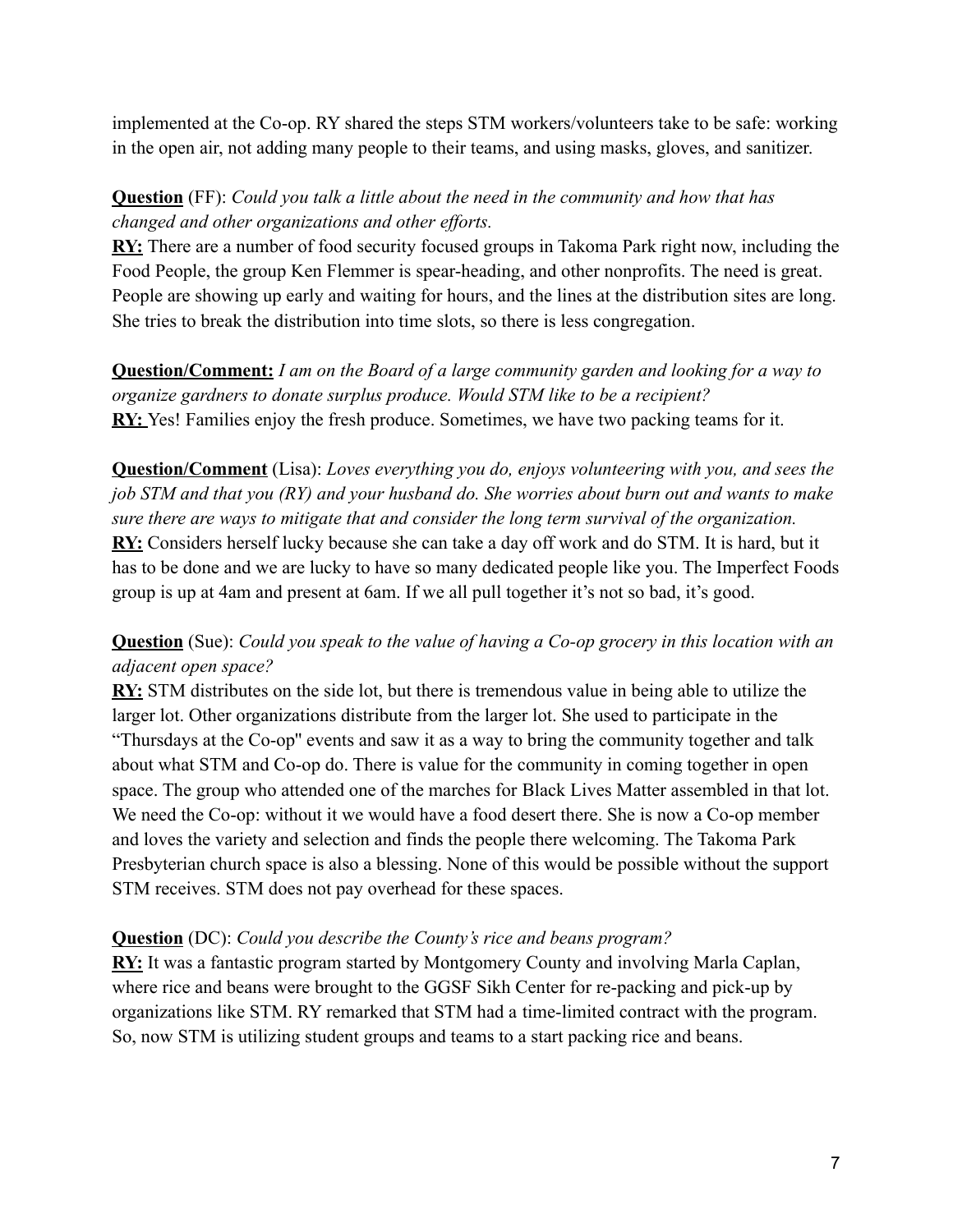DC remarked that STM is an extraordinary program. DC summarized how people understand that STM can not only use financial donations, but also supplemented groceries in areas where they used to receive regular items, such as produce. DC suggested that perhaps people can also help STM by contacting their congressional delegation and explaining the role they are playing.

MH observed that the volunteers at STM seem to be filling in the federal government's gaps and noted that one out of ten people in Montgomery County is dealing with food scarcity. MH stated that various local, food security organizations are really collaborating to support their own communities, and thus, bigger organizations should be able to focus on creating a larger food security framework.

Meeting adjourned at 8:30pm

#### Board Representatives' Committee Memberships: (Committee Memberships still reflecting 2019-2020 term)

Membership and Community Affairs Committee: FF, BG, DC (FF Chair) Audit and Finance Committee: AF, SC, BG, KT (AF Chair) Personnel Committee: DC, KS (DC Chair) Policy Committee: SC, AF, KT (SC Chair) Nominations Committee: BG, FF, SL (BG Chair) Junction Committee: FF, KS (FF Chair) Expansion Committee: AF, SC (AF Chair) Board Development Committee: DC, AF (chair position shared)

#### **Term 2020-2021 Meeting Attendance:**

|                  | Dec |  |
|------------------|-----|--|
| Cho              | *   |  |
| Curran           | *   |  |
| Feinstein        | *   |  |
| Frank            | *   |  |
| Gibson           | *   |  |
| Stitt            | Ex  |  |
| Teuwen           | *   |  |
| <b>Tsantiris</b> | *   |  |